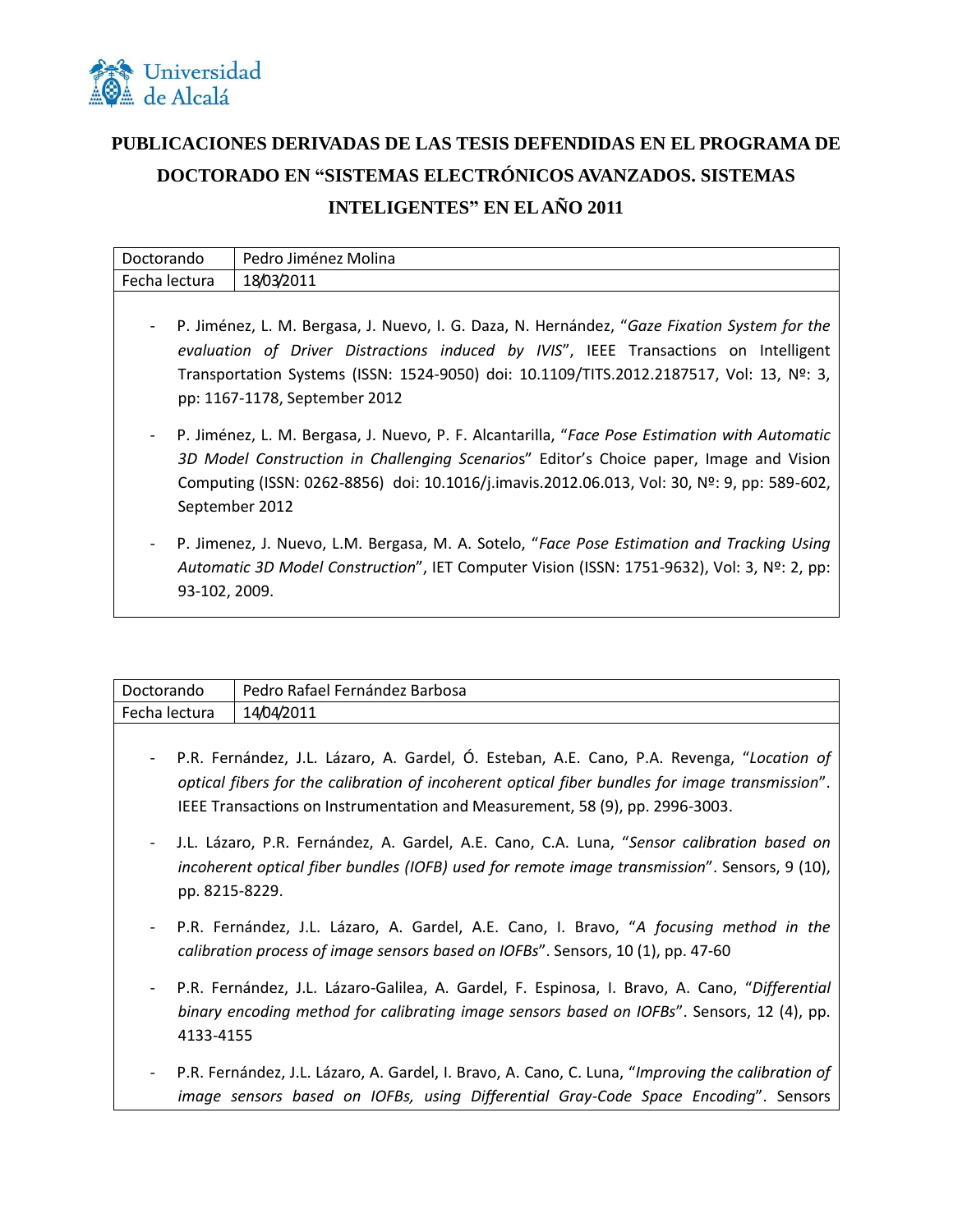

(Molecular Diversity Preservation International (MDPI)), 12 (7), pp. 9006-9023

- J. Garcia, A. Gardel, I. Bravo, J.L. Lázaro, M. Martinez, D. Rodriguez, "*Directional people counter based on head tracking*". IEEE Transactions on Industrial Electronics, 60 (9), art. no. 6226855, pp. 3991-4000

| Doctorando                                                                                                                                                                                  | Francisco Daniel Ruiz Pereda                                                                                                                                                                                                                                 |
|---------------------------------------------------------------------------------------------------------------------------------------------------------------------------------------------|--------------------------------------------------------------------------------------------------------------------------------------------------------------------------------------------------------------------------------------------------------------|
| Fecha lectura                                                                                                                                                                               | 11/07/2011                                                                                                                                                                                                                                                   |
| F.D. Ruiz, Jesús Ureña, J.C. García, A. Jiménez, Á. Hernández, J.J. García "LPS auto-calibration<br>algorithm with predetermination of optimal zones". Sensors, 11, pp. 10398-10414 (2011). |                                                                                                                                                                                                                                                              |
|                                                                                                                                                                                             | D. Ruiz, J. Ureña, J.C. García, J.M. Villdangos, C. Pérez, E. García, "Efficient Trilateration<br>Algorithm using Differences of Time of Arrival". Sensors and Actuators A: Physical, 193, pp.<br>2951-2962 (2015)                                           |
|                                                                                                                                                                                             | A. Jiménez, Á. Hernández, D. Ruiz, I. Gude, C. De Marziani, M.C. Pérez, F. J. Álvarez, C.<br>Gutiérrez, J. Ureña, "EMFi-based ultrasonic sensory array for 3D localization of reflectors<br>using positioning algorithms". IEEE Sensors, pp.2951-2962 (2015) |

| Doctorando    | $\ddot{\phantom{1}}$<br>Valdueza Felip<br>Sirona |
|---------------|--------------------------------------------------|
| Fecha lectura | 28/07/2011                                       |
|               |                                                  |

- S. Valdueza-Felip, F.B. Naranjo, M. González-Herráez. H. Fernández, J. Solis, F. Guillot, E.Monroy, L. Nevou, M. Chernycheva, F.H. Julien "*Characterization of the Resonant Third-Order Nonlinear Susceptibility of Si-Doped GaN-AlN Quantum Wells and Quantum Dots at 1.5 µm*" IEEE Photonics Technology Letters. 2008, vol 20, p. 1366-1368.
- F.B. Naranjo, M. González-Herráez, S. Valdueza-Felip, H. Fernández, J. Solis, S. Fernández, E. Monroy, J. Grandal, M.A. Sánchez-García "*Non-linear properties of nitride-based nanostructures for optically controlling the speed of light at 1.5 µm*". Microelectronics Journal. 2009, vol 40, p. 349-352
- F. B. Naranjo, P. K. Kandaswamy, S. Valdueza-Felip, L. Lahourcade, V. Calvo, M. González-Herráez, S. Martín-López, P. Corredera, And E. Monroy "*Novel InN/InGaN multiple quantum well structures for slow-light generation at telecommunication wavelengths*" Physica status solidi (c). 2010, vol 7, núm 1, p. 100-103.
- S. Valdueza-Felip, F.B. Naranjo, M. González-Herráez. L. Lahourcade, E.Monroy, S. Fernández. "*Influence of deposition conditions on nanocrystalline InN layers synthesized on Si (1 1 1) and*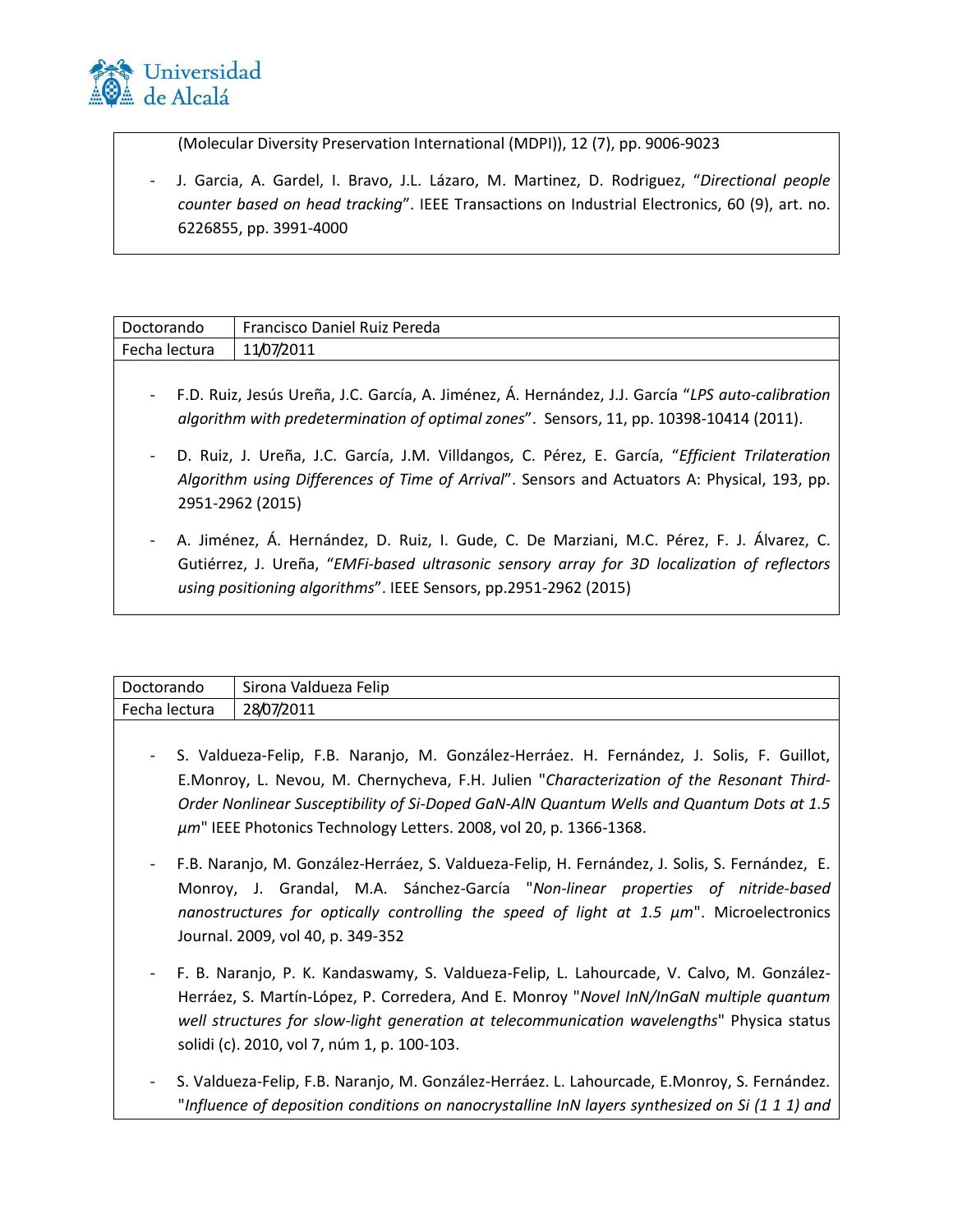

*GaN templates by RF sputtering*". Journal of Crystal Growth. 2010, vol 312, p. 2689-2694.

- S. Fernández, F.B. Naranjo,S. Valdueza-Felip, O. De Abril "*Applications of ZnO: Al deposited by RF sputtering to InN low-cost technology*" Physica Status Solidi (A) Applied Research. 2010, vol 207, p. 1717-1721.
- F. B. Naranjo, P. K. Kandaswamy, S. Valdueza-Felip, V. Calvo, M. González-Herráez, S. Martín-López, P. Corredera, J. A. Méndez, G. R. Mutta, B. Lacroix, P. Ruterana And E. Monroy "*Nonlinear absorption of InN/InGaN multiple-quantum-well structures at optical telecommunication wavelengths*" Applied Physics Letters. 2011, vol 98, p. 319020-319020
- O. Esteban, F.B. Naranjo, N. Díaz-Herrera, S. Valdueza-Felip, M.-C. Navarrete, A. González-Cano "*High-sensitive SPR sensing with Indium Nitride as dielectric overlay of optical fibers*" Sensors and Actuators, B: Chemical. 2011, vol 158, p. 372-376.
- S. Valdueza-Felip, F.B. Naranjo, M. González-Herráez. L. Lahourcade, E.Monroy, S. Fernández "*High-surface-quality nanocrystalline InN layers deposited on GaN templates by RF sputtering*". Physica Status Solidi (A) Applied Research. 2011, vol 208, p. 65-69.
- S. Valdueza-Felip, L. Monteagudo‐Lerma, J. Mangeney, M. González- Herráez, F.H. Julien, F. B. Naranjo, "*Nonlinear absorption at optical telecommunication wavelengths of InN films deposited by RF sputtering*". IEEE Photonics Technology Letters. 2012
- S. Fernández, F.B. Naranjo, O. De Abril, S. Valdueza- Felip, "*Development of ZnO:Al based transparent contacts deposited at low-temperature by RF magnetron sputtering on InN layers*". physica status solidi (c). 2012, vol 9, p. 1065-1069
- S. Valdueza-Felip, L. Rigutti, F.B. Naranjo, P. Ruterana, J. Mangeney, F.H. Julien, E. Monroy. "*Carrier localization in InN/InGaN multiple-quantum wells with high In-content*" Applied Physics Letters. 2012, vol 101, p. 62109-62109
- S. Valdueza Felip, J. Ibáñez, E. Monroy, M. González Herráez, I. Artús, F.B. Naranjo Vega, "*Improvement of InN layers deposited on Si(111) by RF sputtering using a low-growth-rate InN buffer layer*". Thin Solid Films. 2012
- S. Valdueza-Felip, L. Rigutti, F.B. Naranjo, B. Lacroix, S. Fernández, P. Ruterana, F.H. Julien, M. González-Herráez, E. Monroy "*Infrared photoluminescence of high In-content InN/InGaN mulpiple-quantum-wells*". Physica Status Solidi. 2012, vol 209, p. 17-20